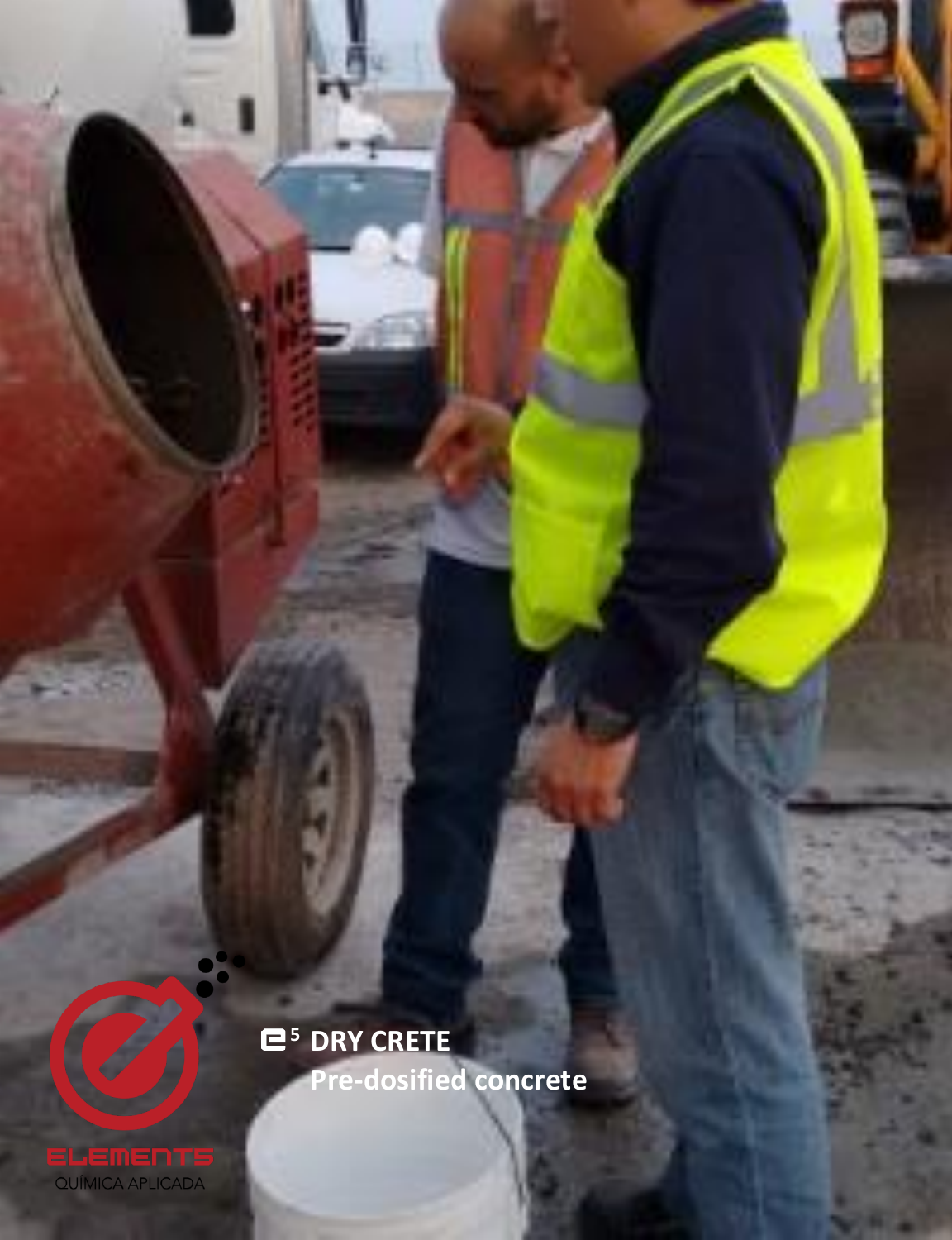## **Description**

**e <sup>5</sup> DRY CRETE** is a dry, pre-mixed concrete, industrially produced. Its design and control allow its use by just adding water. It can be used when on-thejob concrete preparation is required. This affords greater quality control over traditional, on the site mixed concrete. Its main market is self construction.

### **Benefits**

- Better control of on-the-job materials. This makes considerable savings possible.
- **Easy to use, as it only requires adding water at** the job site.
- It improves the quality and durability of cast elements.
- It has the necessary dosification of cementicious materials.
- **Allows controlled dosification of aggregates.**
- **Eliminates on-the-job losses.**

# **<sup>5</sup>DRY CRETE**

## **Technical information**

Physical appearance: mix of gray powder and aggregates

| <b>Test</b>                            | <b>Value</b>           | <b>Reference</b><br>standard |
|----------------------------------------|------------------------|------------------------------|
| Compressive<br>strength,<br>at 28 days | 250 kg/cm <sup>2</sup> | NMX-C-083-<br><b>ONNCCE</b>  |
| Slump, cm                              | 18                     | NMX-C-156-<br><b>ONNCCE</b>  |
| Volumetric<br>mass,<br>compacted       | 1745 kg/m <sup>3</sup> | NMX-C-073-<br><b>ONNCCE</b>  |
| Volumetric<br>mass,<br>compacted       | 1550 kg/m <sup>3</sup> | NMX-C-073-<br>ONNCCE         |
| Max. Aggregate<br>Size                 | $10 \text{ mm}$        | NMX-C-077-<br><b>ONNCCE</b>  |

The above results are under controlled lab conditions. On the job, there can be variations, depending on the site conditions.

## **Presentation**

### 50 kg bag

Mix water: Add 8 to 8.5 L per 50 kg sack. The approximate yield is 28 L

Useful life: 6 months in its closed container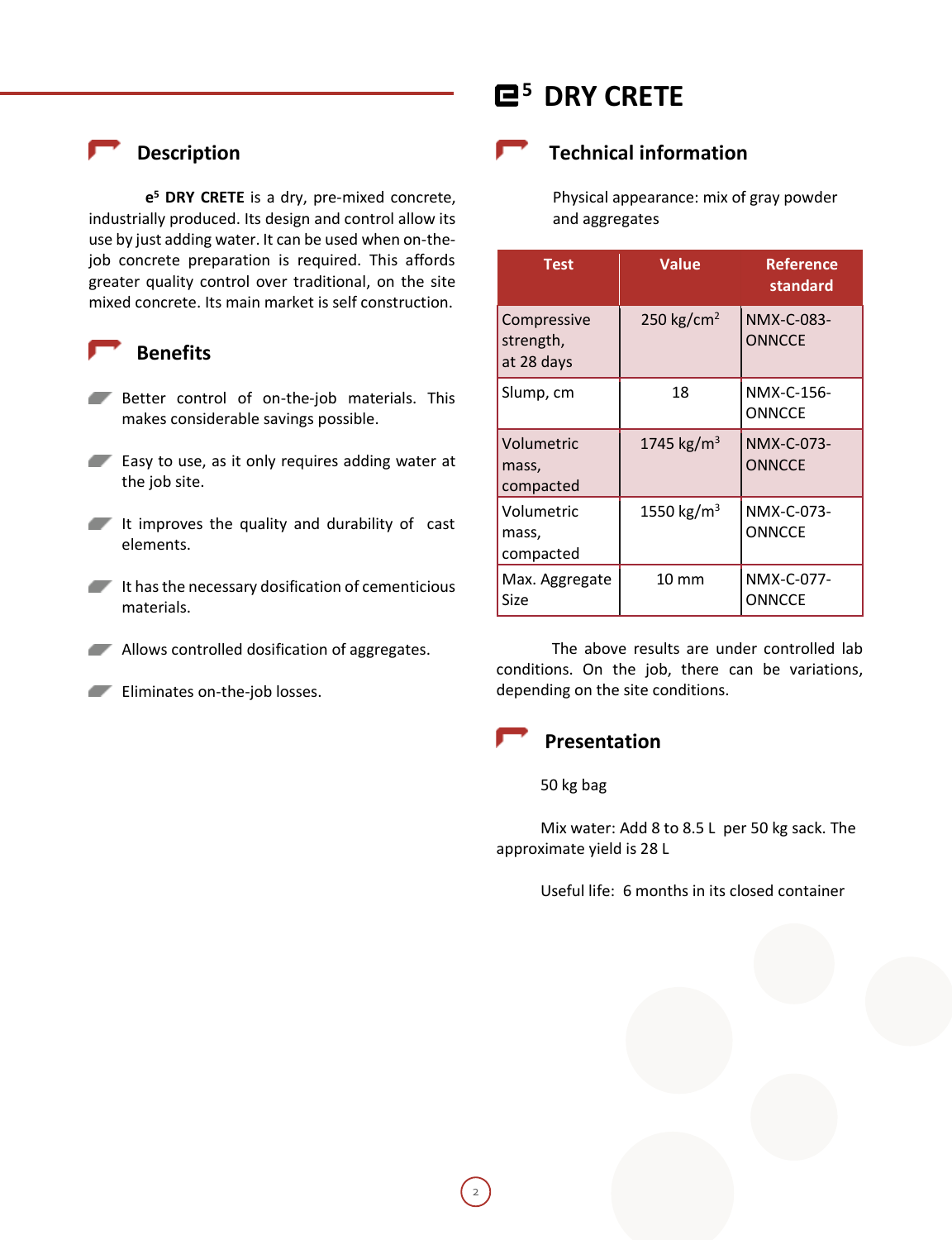

**e <sup>5</sup> DRY CRETE** is very easy to use, as it only requires the addition of the recommended volume of water, 8 to 8.5 L per bag.

**e <sup>5</sup> DRY CRETE** should be mixed in a batch mixer, adding only the established volume of water to obtain the desired consistency. Mix, at least, during 4 minutes. Avoid mixing on the ground.

# **<sup>5</sup>DRY CRETE**

### **Cautions**

- **Avoid the use of excess water, beyond the** recommended volume.
- Follow adequate placing, curing and concrete protection procedures.
- Do not use this product with organic materials.
- Always keep the product in its original container.
- If you have any doubts, or need additional information, please contact our **Technical Department** at **ELEMENT5 QUIMICA APLICADA S.A. de C.V.**